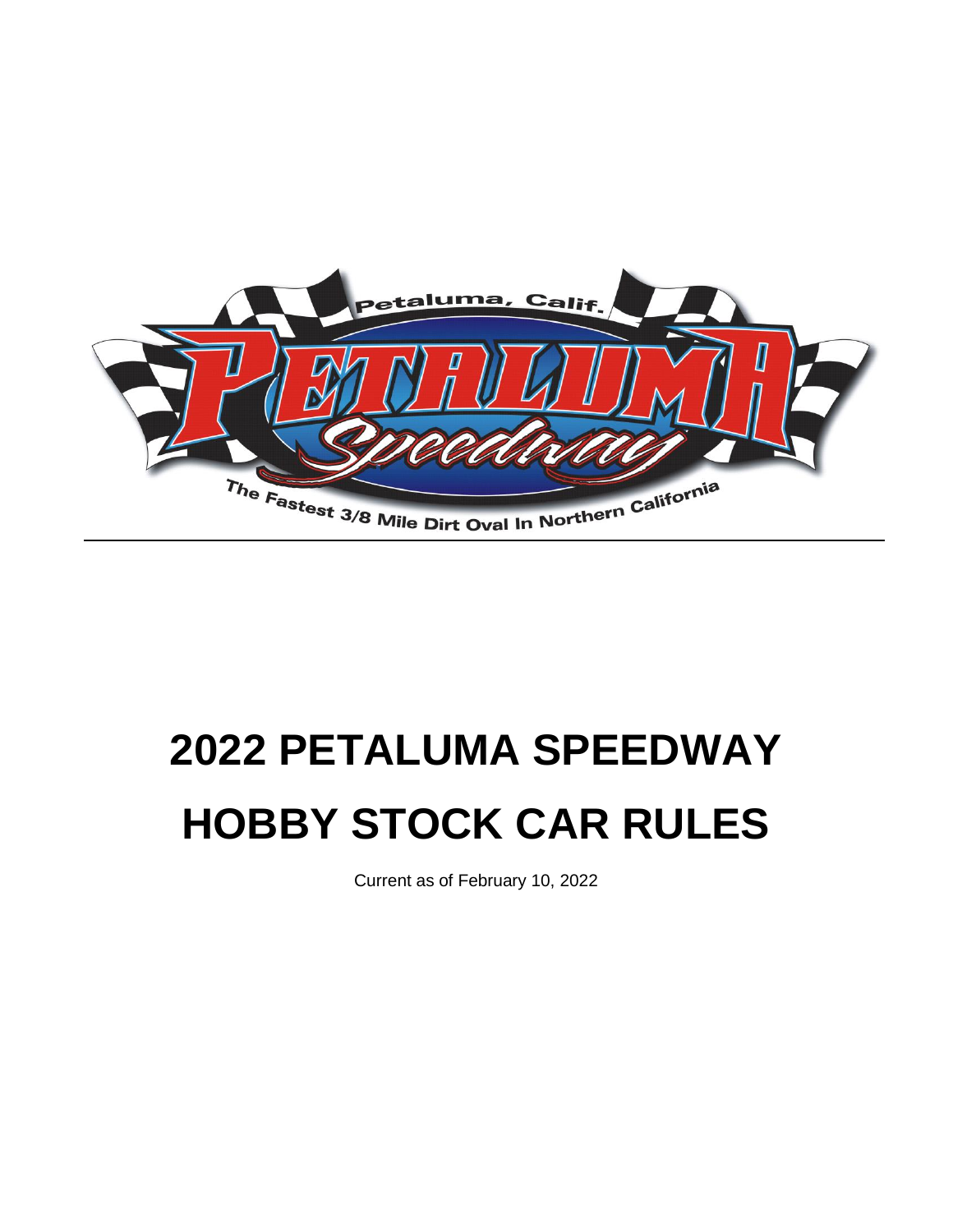#### **Contents**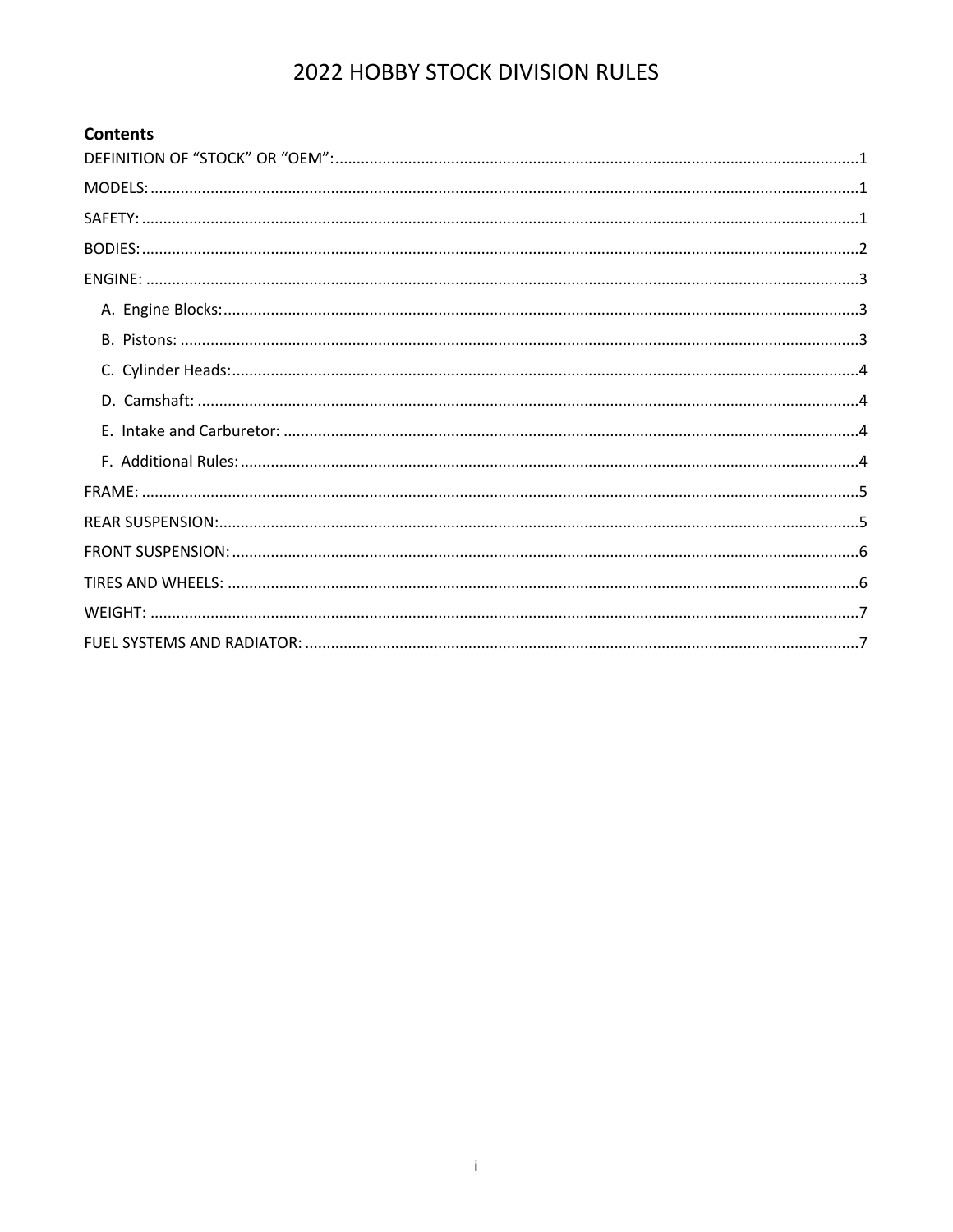## <span id="page-2-0"></span>**DEFINITION OF "STOCK" OR "OEM":**

OEM is the abbreviation for Original Equipment Manufacturer. No carbon fiber parts anywhere on the car.

#### <span id="page-2-1"></span>**MODELS:**

- 1. 1965 or later American mfg. stock production sedan with steel top. 2 door or 4 door. No front wheel drive. Body does not have to match the manufacturer chassis.
- 2. Wheelbase stock for year, make and model. 104" minimum to 116" maximum +/- 1" for year make and model.
- 3. Minimum weight for car with driver 3,200 lbs. Any car found to be under the minimum weight requirement will be penalized one (1) position per pound underweight.

#### <span id="page-2-2"></span>**SAFETY:**

- 1. A full perimeter roll cage is required. No offset cage allowed. There must be a minimum of four (4) driver side door bars in the left door area. If a passenger is riding along, there must be a minimum of four (4) door bars on passenger side. Two (2) bars must extend from the top of roll cage to the rear of the frame rails. One (1) bar must extend from the left side to right side of rear roll cage at floor pan level for seat belt attachment. One (1) diagonal bar is required across the rear of roll cage from top to bottom. One (1) bar must be installed from left side of roll bar to center part of cross bar at shoulder level for shoulder harness attachment. Additional roll bars may be added. Where roll bars are attached to the floor pan, must have steel mounting plates under and over floor pan. Plates must be a minimum of 4" x 6" x .125 steel. Single pipe front loop may be installed at radiator top tank level.
- 2. Radiator protection bar and supports may be added. Subject to technical inspection and approval. All radiator protection bars must be behind the bumper and under front nose piece. All main cage roll bar material must be a minimum of 1 3/4′′ .090′′ wall steel tubing No thread pipe fittings allowed. All roll cage welds must have a minimum 2" x 1-1/2" x 1-1/2" x .125" steel gussets. All roll bar structure exposed to the driver and passenger must be padded with approved padding. Roll bar construction and installation is subject to inspection and approval. No offset roll cages. 1/8′′ plates on left side door bars (both sides if having passenger) are required. This plate must cover rocker panel to the bottom of the top door bar and from the rear upright to a minimum of 12 " in front of the leading edge of the driver's seat.
- 3. Racing seat mandatory. Seat must have complete cage frame support fabricated to the roll bar assembly. No fiberglass seats.
- 4. A five (5) point safety harness, with quick release mandatory with a 3" wide lap belt, 3 ′′wide shoulder belts and a 2′′wide submarine belt. All belts must be attached to roll cage.
- 5. All seat belts must have date of manufacturer and must be within 3 years of the present date. It is for your safety.
- 6. Roll bar padding mandatory wherever the drivers and passenger head may make contact to the roll cage.
- 7. Tube front bumpers okay. 1-3⁄4′′ .095 maximum size tubing used. Must be turned back and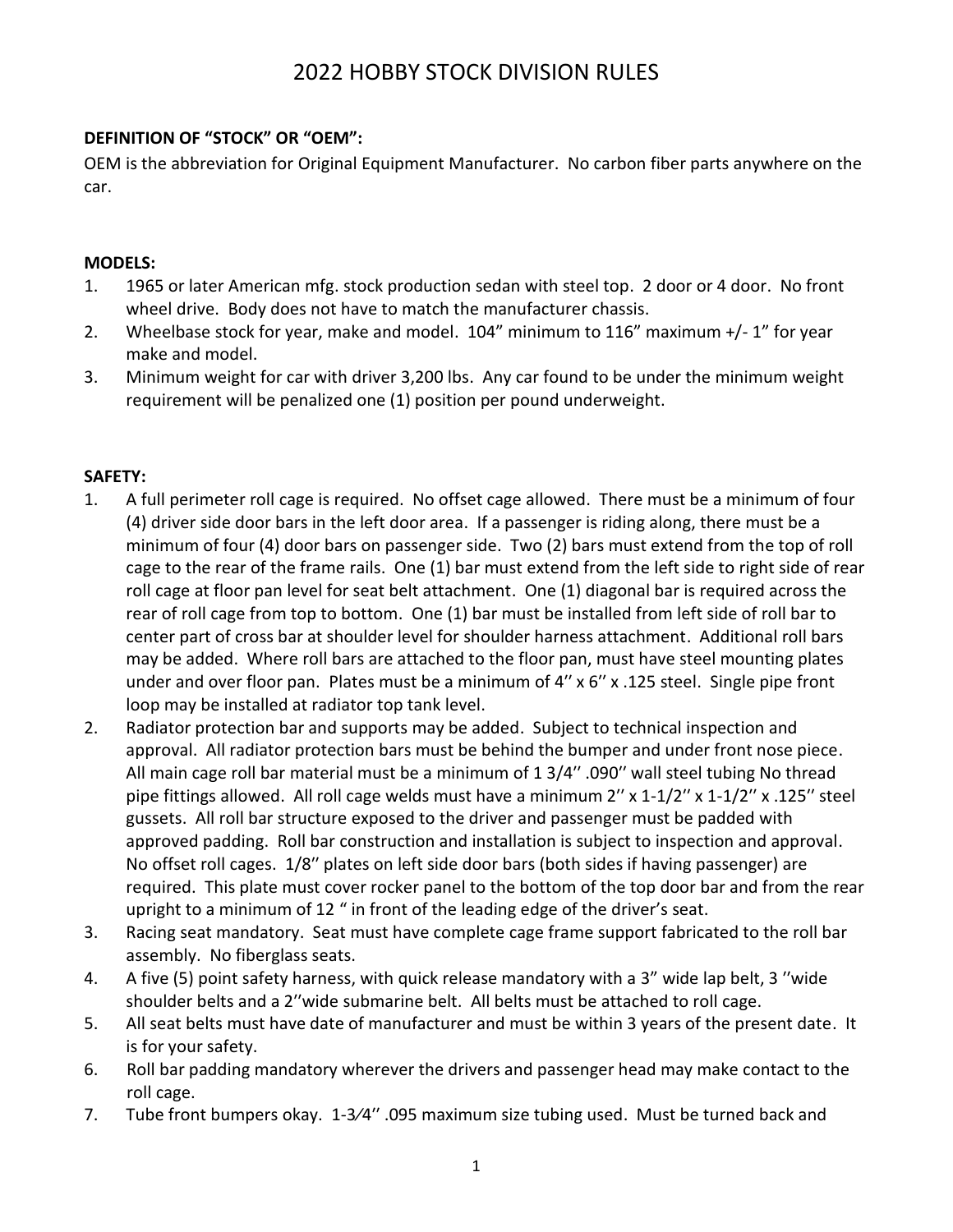capped, must fit under nose piece. Aluminum bumper okay. Front and rear bumpers must be mounted at approximately stock height and location. Bumper height measured from ground to centerline of bumper must be a minimum of 16′′ and a maximum of 20′′. Bumpers must not be narrowed. Bumpers must have a 90-degree turn on each side extending back a minimum of 4′′ from front of car on front bumper. Must extend 4′′ forward from rear bumper. Bumpers must not have sharp corners or ends. Front and rear bumpers must have metal plates covering full width of bumper securing ends of bumpers to the quarter panels. Front and rear bumpers must have safety chains mounted to the frames. Bumpers are subject to tech approval, call for clarification. Bumpers cannot stick out past bodies. No exceptions, it will be fixed. Bumpers need easily accessible tow hooks mounted.

- 8. All Passengers MUST have and follow all of the same safety equipment / rules as the driver.
- 9. Fire extinguisher: Minimum 2 lbs. dry-chemical must be mounted in driver's compartment. Must be accessible to the driver. Must have quick release mount. Must not be taped or plastic tied in. Additional fire extinguisher must be in pits at all times.
- 10. Safety helmet must meet SNELL 2010 testing standards, bear proper identification, and have no signs of previous damage. No open face helmets allowed. SFI-approved full fire suit required. Fire retardant gloves, shoes and neck brace (or head and neck restraint) required. Recommended: Fire retardant head sock and underwear.
- 11. Neck brace required at all times. Hans recommended.
- 12. Equipment will not be considered "legal" simply because it went through inspection unobserved or because a rule has not been written against it.
- 13. Driver-side window net required, minimum 16 inch by 20" ribbon or mesh style, and must be mounted to roll cage so latch is at top front of window. Strict enforcement on secure mounting. No zip ties or pop riveting. Hard mount only.
	- a. Passenger side window net required when passenger is in car, minimum 16 inch by 20" ribbon or mesh style, must be mounted to roll cage so latch is at top front of window and securely mounted to the roll cage. No zip ties, pop rivets, est.
- 14. No mirrors of any kind allowed.
- 15. No 2-way radios allowed. Working RACECEIVERS MANDATORY.

## <span id="page-3-0"></span>**BODIES:**

- 1. Must be mfg. stock for year model used. Fenders, doors and rear quarter panels may be interchanged with similar models as long as end result looks stock. Any fabricated body part must be 22-gauge steel or aluminum.
- 2. No cutting away of exterior sheet metal except as outlined:
	- a. Body sheet metal may be trimmed for tire clearance a maximum of 5′′ above tire on both sides of car in race ready position.
	- b. Rear trunk floor and outer portion of inner fender panels may be removed. Inner body panels may be removed.
	- c. All glass and chrome trim must be removed.
	- d. Windshields must be replaced with maximum 1⁄2" wire mesh in front of driver and passenger. Must have one (1) center vertical support of minimum 1" x 1/8" steel strap.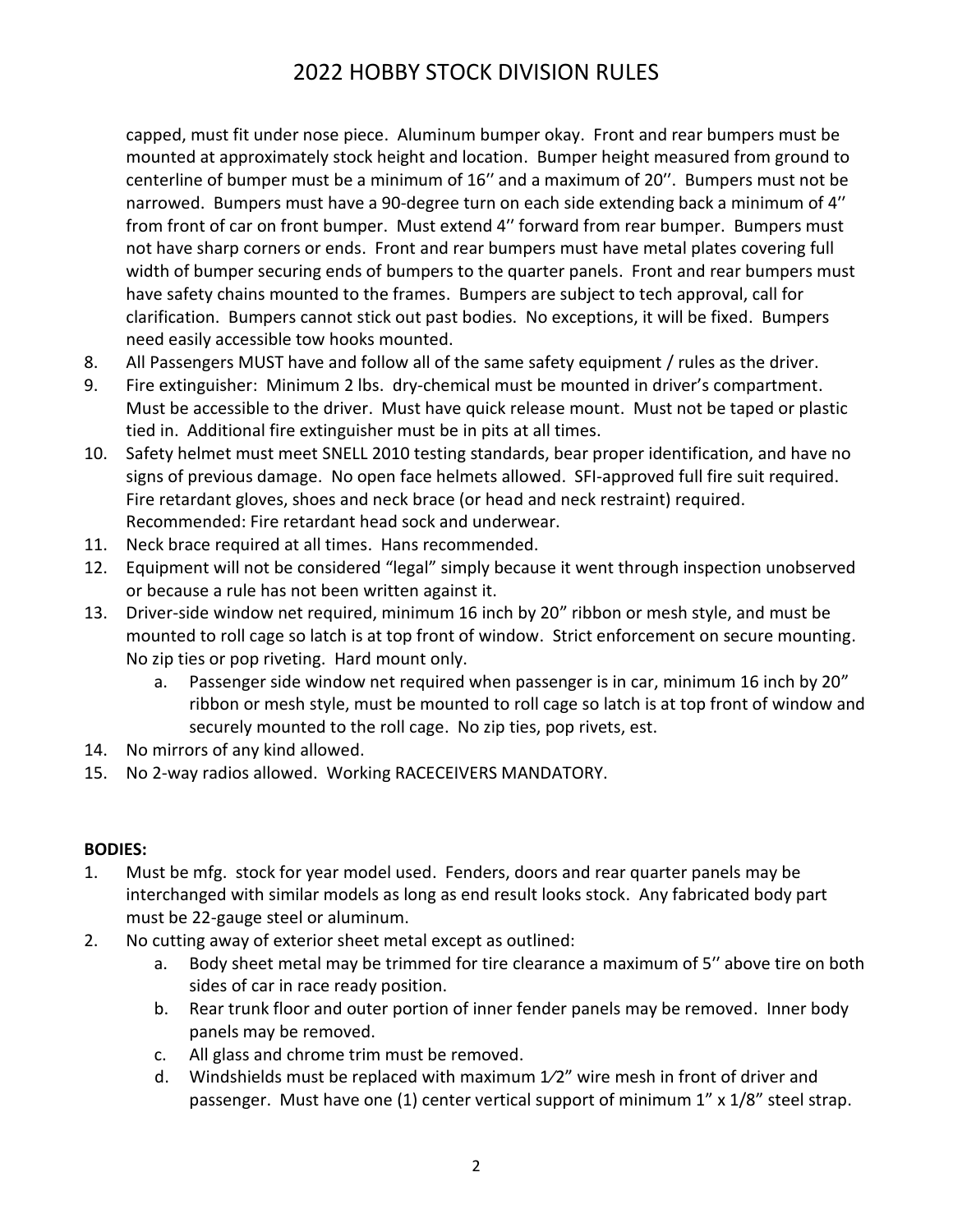- 3. Hood scoops are allowed but must be sealed. Hood and deck lid must have approved quick pull positive hold pins. Back of hood must be closed off to engine compartment. Should not be able to see any part of the air cleaner with hood on and fastened. Trunk area must be closed off. Should not be able to see any part of the trunk fuel cell area with trunk lid on and fastened. Engine to driver's compartment and trunk area must be completely sealed off to driver.
- 4. No fiberglass or plastic fenders, trunk lids or quarter panels may be utilized. Fiberglass hoods okay. Any plastic nose piece may be used, MD3 okay, must look stock, no late model noses or MD3 Late model noses.
- 5. 6" rear spoiler allowed. No wider than the stock trunk unless using an OEM spoiler. No spoiler side plates or supports allowed.
- 6. Body side skirts allowed. Doors and Quarters must be rolled or creased to match front fenders
- 7. Stock or full manufactured sealed floor pan and fire wall.
- 8. Body manufacturers may be interchanged per manufacture chassis; wheel base must remain stock for chassis being used. (Examples: Ford body may be used on Chevy chassis; Monte Carlo body may be used on Camaro chassis.)
- 9. Number must be on both sides of car located on door. Must also have number located on roof and on front of car located in approximate headlight area and taillight area. Minimum number size is 20 ′′.

Number lines must be a minimum of 4′′ and in contrasting color to the body of car.

#### <span id="page-4-0"></span>**ENGINE:**

#### <span id="page-4-1"></span>**A. Engine Blocks:**

- 1. Stock OEM engine block only. No aluminum. Ford and Chevy 360 cubic inch maximum. No Chevy 400 blocks. Chrysler 370 cubic inch maximum. Studded main caps allowed. Must have stock casting numbers on block. The engine block must not be altered in any way so that it could not be used in a street legal production car. Chevy Crate 602 with factory sealed bolts are okay, must have hydraulic cam, stock rockers and valve springs, 602 motors without seals must conform to the open motor rules, no 604 crate motors, no 604 blocks or heads to be used in open motors.
- 2. After market pulleys, air cleaners and valve covers allowed.
- 3. After market fans allowed.
- 4. Aluminum water pumps okay.

#### <span id="page-4-2"></span>**B. Pistons:**

1. Flat top or Dish pistons ONLY. No lighting of any kind. No domed pistons allowed.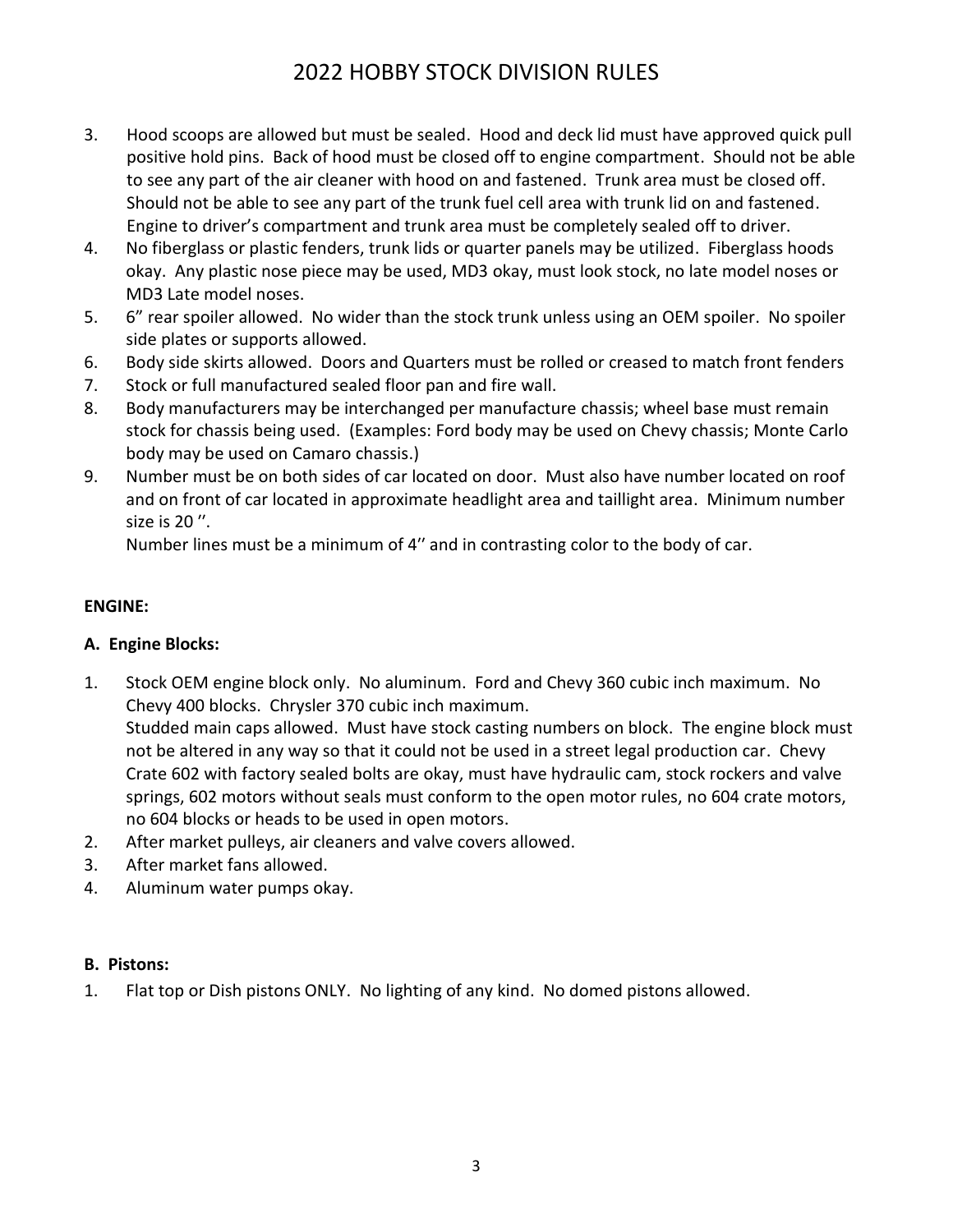## <span id="page-5-0"></span>**C. Cylinder Heads:**

- 1. Stock OEM or World Products S/R Torquer Cylinder Heads for Chevrolet part# 042660 and 042670 or part #5303 for Ford. Dart heads, part #10024361 and Speedway part #9154622 for Chevy.
- 2. Vortec style: GM Performance #12558060, 12691728. Dart #3042436.
- 3. No aluminum, angle plug, or aftermarket racing heads allowed, except for the above listed.
- 4. No port matching, no pocket porting or blending. No angle plug heads.
- 5. Stock appearing stamped steel rockers only. Roller tips okay, no alloy, no chromoly or titanium allowed. No full roller rockers. Screw in studs okay. Large valve springs okay. Guide plates okay.

## <span id="page-5-1"></span>**D. Camshaft:**

- 1. Any hydraulic or solid lift cam. Vortex heads and all 602 must run hydraulic cam.
- 2. No roller or mushroom cams allowed. No gear drives allowed.

## <span id="page-5-2"></span>**E. Intake and Carburetor:**

- 1. Stock OEM 2-barrel intake manifold. No modifications.
- 2. Edelbrock Torker II.
- 3. Edelbrock Performer, Chevy part #2701, or Ford part#71221
- 4. Weiland, Chevy part# 7547 or Ford part# 7515
- 5. Vortec head design, GM Performance #12366573, 12464340. Edelbrock Performer #2116.
- 6. Carburetor spacer must not exceed 1′′ max. No funneling of spacers.
- 7. One stock Holley #4412 500 cfm carb allowed only. May remove choke plate and change jetting. No other modifications are allowed. Must pass track's Go/No Go gauges.
- 8. Gasoline only. No alcohol. No mixing of fuel.
- 9. No 4-barrel carbonators allowed. No porting or polishing of any kind to any intake or cylinder head. Intake manifolds and cylinder heads are a no touch item.
- 10. No air forced boxes or air induction allowed.

## <span id="page-5-3"></span>**F. Additional Rules:**

- 1. Exhaust pipes must extend to the rear of the driver and point to the outside of the car. Stock cast exhaust and headers are allowed.
- 2. No 180 degree or crossover headers allowed. 2 (two) mufflers mandatory. Maximum DB reading 95 decibels at 100 feet. Mufflers and tail pipes must be mounted below or underneath stock floor pan. No part of the exhaust system is allowed inside the driver's compartment.
- 3. No electric fuel pumps allowed. Fuel cells mandatory. Fuel cell must be retained by minimum of four (4) straps; two (2) crossways, two (2) lengthwise in center of trunk area.
- 4. OEM Automatic stock transmissions. Must be equipped with one stock working torque converter, 11 inch diameter minimum width. No stall converter No lightweight flex plate must be stock OEM style replacement. 3 or 4 speed manual transmissions allowed. All gears must work at all times. Transmission cooler okay must be located in the trunk of car.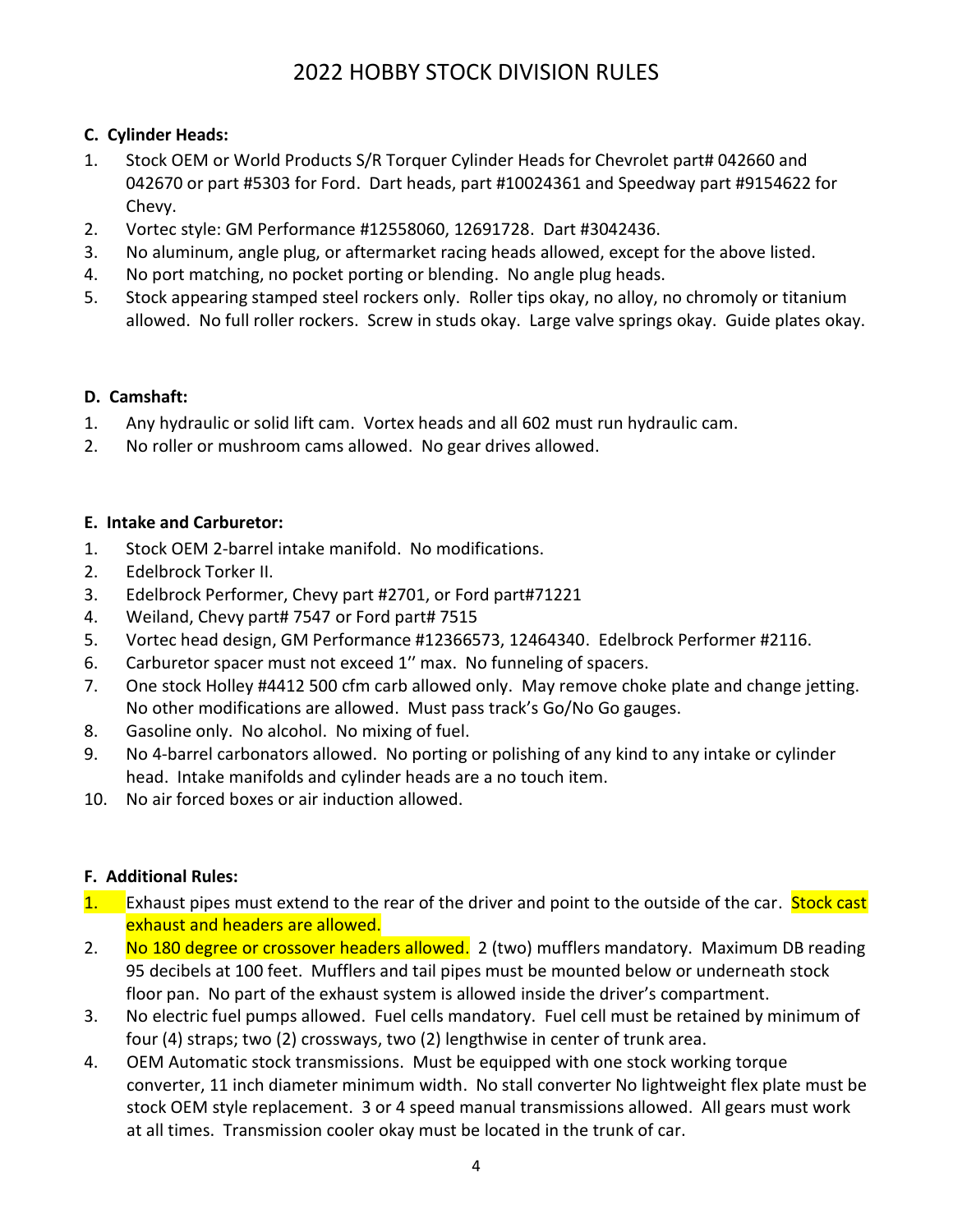- 5. Single disk OEM type clutches only. No triple disc.
- 6. No aluminum flywheels. Flywheel must be OEM. No aftermarket flywheels.
- 7. Aftermarket power steering pumps okay, must be mounted on front of engine.
- 8. Engine must be mounted in stock location.
- 9. A quick release steering wheel may be used. Must be padded. Steering quickener allowed. Stock steering columns may be removed and replaced with aftermarket steering shaft U-Joints and couplers.
- 10. Drivelines must have two (2) retaining straps, one (1) near the front and one (1) near the back. May be made of chain or metal strap. Drivelines must be painted white. No aluminum or carbon fiber drivelines.
- 11. OEM 4-wheel brakes in good working order required. No turning brakes of any kind allowed. No shutoff or restriction devices allowed.
- 12. No dual racing type master cylinders or balance bars allowed.
- 13. One brake master cylinder ONLY may be mounted any location.
- 14. Distributors must be stock point or HEI type. No step-up boxes, no racing/performance modules or coils allowed. Must be stock OEM replacement. Ignition voltage must be below 13 volts at distributor.
	- a. No MSD or Mallory modules allowed. MSD or Mallory wires okay. One 12volt battery only. No double coils. No electronic ignition unless stock for make and model.
- 15. All cars must be equipped with one working starter mounted in stock location. Mini starters allowed.
- 16. One 12 Volt battery securely mounted with terminal covers with plastic or rubber.

## <span id="page-6-0"></span>**FRAME:**

- 1. Frame must be stock only. Additional supports may be constructed to protect the uni-body. Such support bars must follow the contour of the frame and not extend beyond the inside of the wheels.
- 2. Wheel base minimum allowable 104".
- 3. OEM front and rear sub frames. No cutting, sectioning, or redesign of any frame or sub frame to change the stock location of any suspension component or engine placement.
- 4. All suspension components and parts must be stock / OEM.

## <span id="page-6-1"></span>**REAR SUSPENSION:**

- 1. Leaf spring cars may use stock style steel aftermarket replacement leaf springs front must mount in stock location. Leaf spring cars are allowed to have adjustable shackles or sliders.
- 2. May use stock, urethane or aluminum bushings.
- 3. May replace stock spring pads on rear end with aftermarket pads. Adjustable lowering blocks allowed.
- 4. Coil spring cars may use any height coil spring with a minimum of five (5") diameter in stock location.
- 5. Non-adjustable spacers on top of rear coil springs allowed.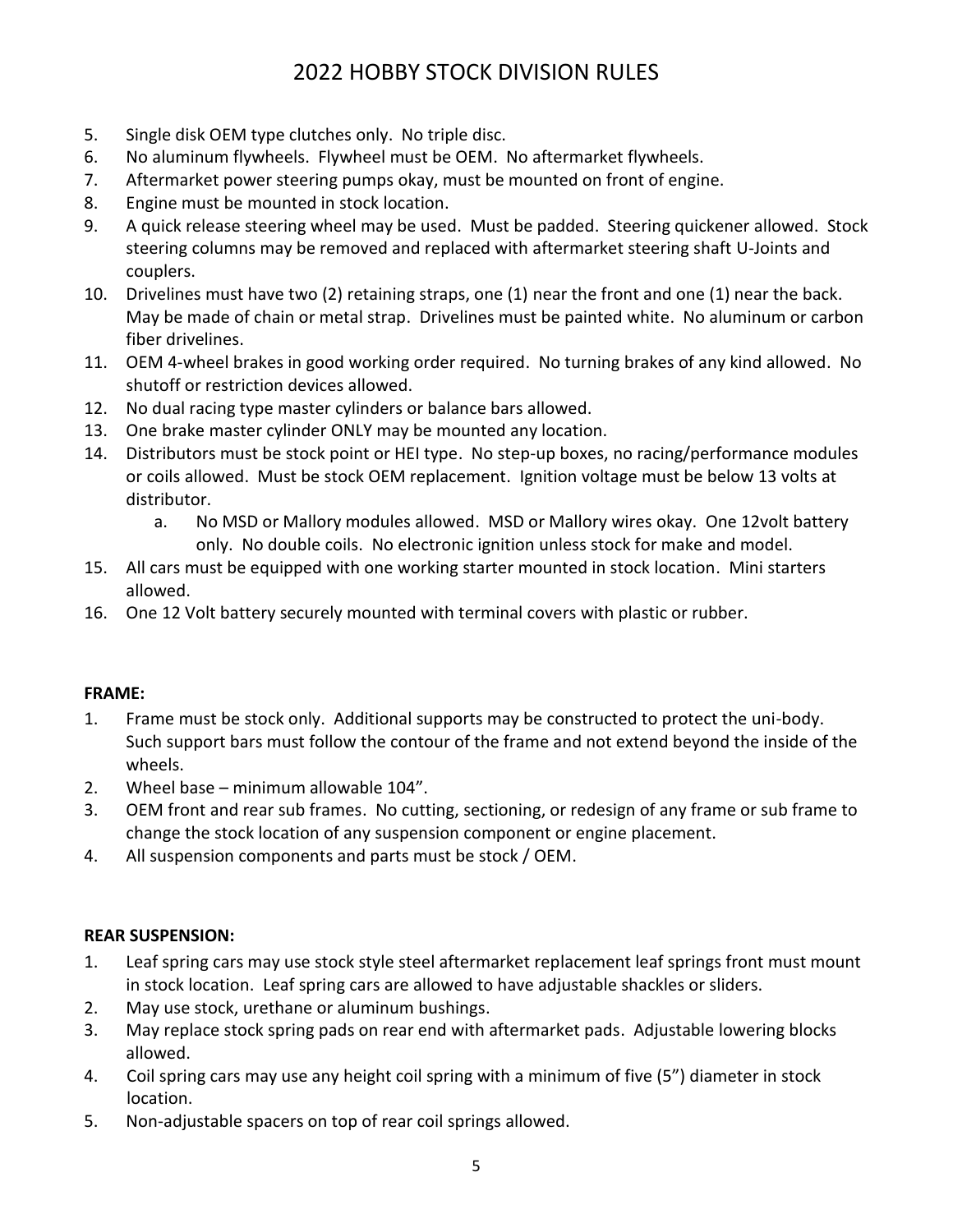- 6. Upper and Lower trailing arms must be mounted in stock OEM location on frame and at rear end. Upper trailing arm mounts on the top of rear end may be altered to allow pinion angle to be reset in car.
- 7. No pull bars.
- 8. Shocks on ALL cars will must be steel, non-adjustable, non-rebuildable and mount in stock OEM location.
- 9. No rear sway bars allowed. If a rear sway bar was on the car as part of the OEM, it must be removed.
- 10. Any crash damage repair must locate the suspension components in their original positions with a minimum of reinforcement. Front leaf spring mounts must be stock and in the stock location.
- 11. Ford 9" Steel floater rear axle assembly is allowed. Locked rear ends are allowed. One piece steel rotors only, weld on caliper mounts okay. Solid steel axles only. No aluminum housing or spools, no Detroit lockers, no Gold Tracks, no traction control devices of any kind. Rear disc brakes okay.

#### <span id="page-7-0"></span>**FRONT SUSPENSION:**

- 1. Any height front coil spring in stock location. Stock diameter only. Adjustable spring buckets allowed. No bite bolts.
- 2. Shocks on ALL cars will use stock OEM mounts, steel, non-adjustable and non-rebuildable in stock OEM location.
- 3. Upper A-Arms must be OEM or 1 piece welded tubular steel with steel or aluminum cross shaft nonadjustable (No swedged tubes must not be able to adjust caster or camber without the use of shims on the cross shaft) no heim joint or bearings allowed.
- 4. Bolt in, or screw in ball joints allowed as long as they bolt up to stock location. Tubular A-Arms must be steel and can be of differing lengths
- 5. Upper A-Arm mounting plates, must be in stock location.
- 6. Lower A-arms must be OEM in stock mounts.
- 7. Lower ball joints may be stock type screw in, bolt in weld in or press in.
- 8. No aftermarket front spindles or brake rotors allowed. No modifications to spindles or rotors allowed.

#### <span id="page-7-1"></span>**TIRES AND WHEELS:**

- 1. Must use Hoosier G-60.
- 2. No chemical softening of tires. Tires may be grooved, ground or straight siped within confines of tread (not past factory straight line)
- 3. No bleeders.
- 4. ALL wheels must be unaltered. May use bead lock on Right Rear only. External bead lock only and it cannot make wheel any narrower than 8 inches and no wider than 8.75 inches. Must use steel bolts.